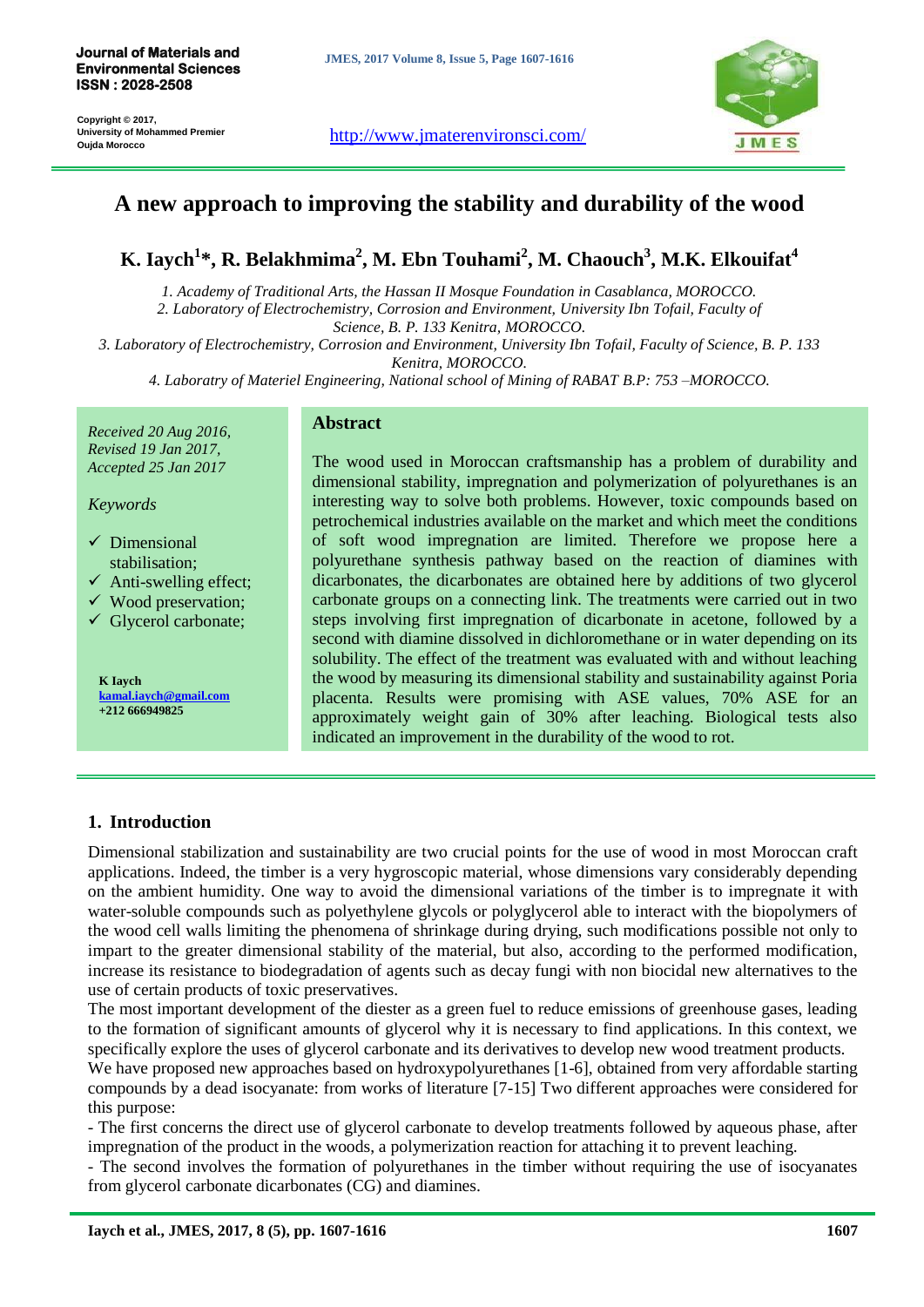# **2. Experimental details**

# 2.1*. Apparatus*

# *2.1.1. RMN et FTIR*

 $1_H$  and  $13_C$  NMR spectra were recorded in water on a Bruker DRX 400 spectrometer. Chemical shifts are expressed in parts permillion. FTIR spectra were recorded as thin films between NaCl plates on a Perkin Elmer FTIR spectrometer SPECTRUM 2000.

## *2.1.2. ThermogravimetricAnalysis*

TG / DTA analyzes were performed on a TG-DTG apparatus 92 (Setaram). This device is coupled to a mass spectrometer to analyze volatile products formed during the degradation of the compounds analyzed. Ionization of these volatiles is by electron impact. Analytical crucibles are alumina and the mass of sample required is about 60 mg.

## *2.1.3. Size exclusion chromatography analysis (GPC)*

The degree of polymerization of the polymers was determined using a size exclusion chromatographic analysis (GPC). The column used was the Phenogel column ball 5 µm, which is the maximum precision for molar masses between 500 and 6000 g / mol; the pore diameter is 10 nm and the detection is performed by a refractometer. The volume of the injection loop was 20µl and the eluting solvent is DMF. Before use, the column was calibrated using polyethylene glycol standards 6 molar mass (Mw) determined: 200, 400, 600, 1000, 3000 and 6000 g / mol. The calibration of the method enabled to increase log (Mw) based on retention time and to determine the linear area. Here it is between five and ten minutes of retention in the column. Outside these limits, the molar masses are no longer significant.

## *2.2. Impregnation procedure*

Beech (Fagus sylvatica) heartwood was used for this study. Blocks of 15×5×25 mm in radial, tangential and longitudinal directions respectively were dried at 50 $^{\circ}$ C for 48 h and weighed (m<sub>0</sub>). Dried blocks (70 replicates) were placed in a 500 mL beaker inside a dessicator equipped with a two-way tap and subjected to a 5 mbar vacuum for 20 min. Blocks were then impregnated by suction with reagents solutions. The weight gain observed after dryingwas expressed according to the following formula.

$$
WG\;(\%)\;{=}\;(m_1-m_0)\;/\;(m_0))x100
$$

Where  $m_0$  is the initial dried mass and  $m_1$  is the impregnated dried mass.

## *2.3. Leaching test tubes*

Fixing the product in the timber after polymerization was evaluated in two ways, either by performing leaching Soxhlet or by making different periods of leaching in a simplified procedure inspired by the NF X41-565. Each specimen is placed in a container with five times its volume of distilled water, which itself is placed on a mechanical shaker. They are then subjected to a first phase of maceration realizing three leaching cycles (1, 2, 4 hours) with change of the water between each cycle. The specimens are then dried and weighed  $(m_2)$ . The percentage of leached product is determined by the following formula:

## Percentage of leached product  $(\% ) = ((m_1 - m_2) / (m_1 - m_0)) \times 100$

Where  $m_0$  is the dry mass of the untreated sample,  $m_1$  the dry mass of the specimen processed before leaching  $m<sub>2</sub>$  and its anhydrous mass after leaching.

## *2.4. Measurement of anti-swelling efficiency*

The influence of treatment on dimensional stability is assessed by measuring the ASE (Anti Swelling Efficiency). This value expressed as a percentage, the reduction of swelling (or removal) of wood treated compared to untreated wood. The calculation of the ESA is from swelling coefficients according to the following equations: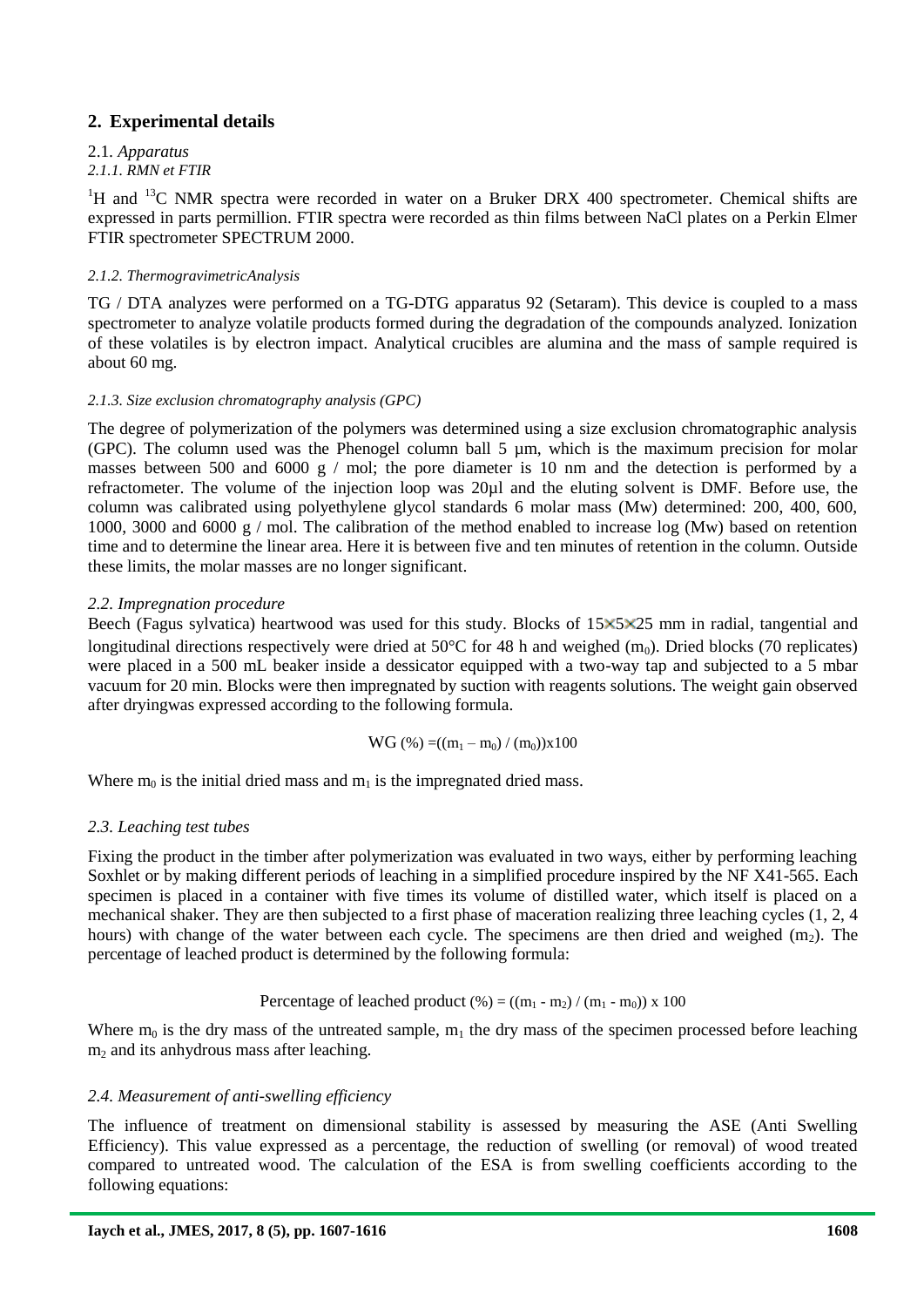$$
S(%) = ((V_h - V_s) Vs) x 100
$$

where S is the swelling coefficient,  $V<sub>h</sub>$  the volume of wet wood and Vs the volume of dry wood.

$$
ASE(%) = ((S_0 - S_1) / S_0) \times 100
$$

where  $S_0$  is the swelling coefficient of untreated wood and  $S_1$  the treated wood.

#### *2.5.* Treatment of specimens by dicarbonates / diamine in two stages

The specimens of beech (*Fagus sylvatica)* are prepared by a protocol similar to that recommended by the European Standard EN113. With initial dimensions of 1.5x2.5x5cm according to the radial directions, tangential and longitudinal, are previously dried in an oven  $(70^{\circ}C)$  for two days) and then treated successively with dicarbonates solutions and aqueous (or organic if necessary) of the diamine as described below:

A dicarbonate solution is vacuum impregnated in 50 ml of aqueous (or organic if necessary), the specimens were dried at 70°C for two days before being impregnated with new one equivalent of diamine in 50 ml of water or suitable organic solvent.

#### *2.6. Bioassays*

Bioassays were carried out on beech samples exposed to the action of *Poria placenta*-rot fungus responsible for 70% of the damage listed in indoors. Other tests with *Coriolus versicolor* could not be operated due to significant contamination of the culture medium.

40 g of malt and 30 g of agar are dissolved in one liter of distilled water. The mixture is homogenized by heating the solution at 50°C. The pH of the mixture was adjusted to 4.8 with a hydrochloric acid solution (0.5N). The mixture was then sterilized by autoclaving at 120°C for 25 minutes. After cooling, the still warm sterilized mixture (about 40 °C) is poured at a rate of about 20 ml in the Petri dishes of 8.5 cm in diameter under a laminar flow hood near a flame. The cans are then left one hour under the hood so as to allow the medium to solidify.

Under sterile conditions (laminar flow hood and near a flame), the plates were inoculated with a piece of mycelium of a freshly transplanted culture of *Poria placenta* introduced in the middle of agar medium. The Petri dishes are placed in a climatic chamber Binder KBF 115 brand regulated at 22°C and 70% RH, and left for a week in order to permit the colonization of the entire surface of the box by the mycelium.

Treated or not pre-dried test specimens at 100°C are then placed in contact with the fungus under sterile conditions and the petri dishes are closed with parafilm. These are allowed to incubate for 16 weeks in a climatic chamber at 22°C and 70% H A. Each test is performed twice with four samples per plate (3 treated and one untreated).

At the end of the incubation period, the samples are removed from the Petri dishes, freed from mycelium and weighed  $(m_1)$ . The specimens were then dried at 55°C for 48 hours and weighed  $(m_2)$ . The sample mass loss is then determined by the formula below.

Mass loss (
$$
\%
$$
) = [(m<sub>0</sub>-m<sub>2</sub>) / m<sub>0</sub>] x 100

*2.7. Products*

#### *2.7.1. Glycerol Carbonate*

Crude glycerol carbonate is purified by distillation under reduced pressure in a suitable mounting. After removing the top fraction, glycerol carbonate is recovered as a viscous colorless liquid with a temperature level of 152 °C to a pressure of 5 mbar.



 $FTIRv_{C=0}$  (NaCl film): 3401 cm<sup>-1</sup> (wide, OH); 2931 cm<sup>-1</sup> (C-H aliphatic); 1780 cm<sup>-1</sup> (C=O cyclic carbonate). *RMN* <sup>*1*</sup>**H** (**DMSO d**<sub>6</sub>):  $\delta$  = 3,52 ppm (dd, J1 =16,6 Hz, J2 = 3,1Hz, 2H, d);  $\delta$  = 4,42 ppm (dd, J1 = 21,1 Hz, J2 = 1,5Hz, 2H, b);  $\delta$  = 4,81-4,76 ppm (m, 1H, c);  $\delta$  = 5,23 ppm (s, 1H, OH). *RMN* <sup>13</sup>**C** (**DMSO d**<sub>6</sub>): δ =155,4 ppm (a) ; δ = 77,1 ppm (c); δ = 65,9 ppm (d); δ = 60,9 ppm (b).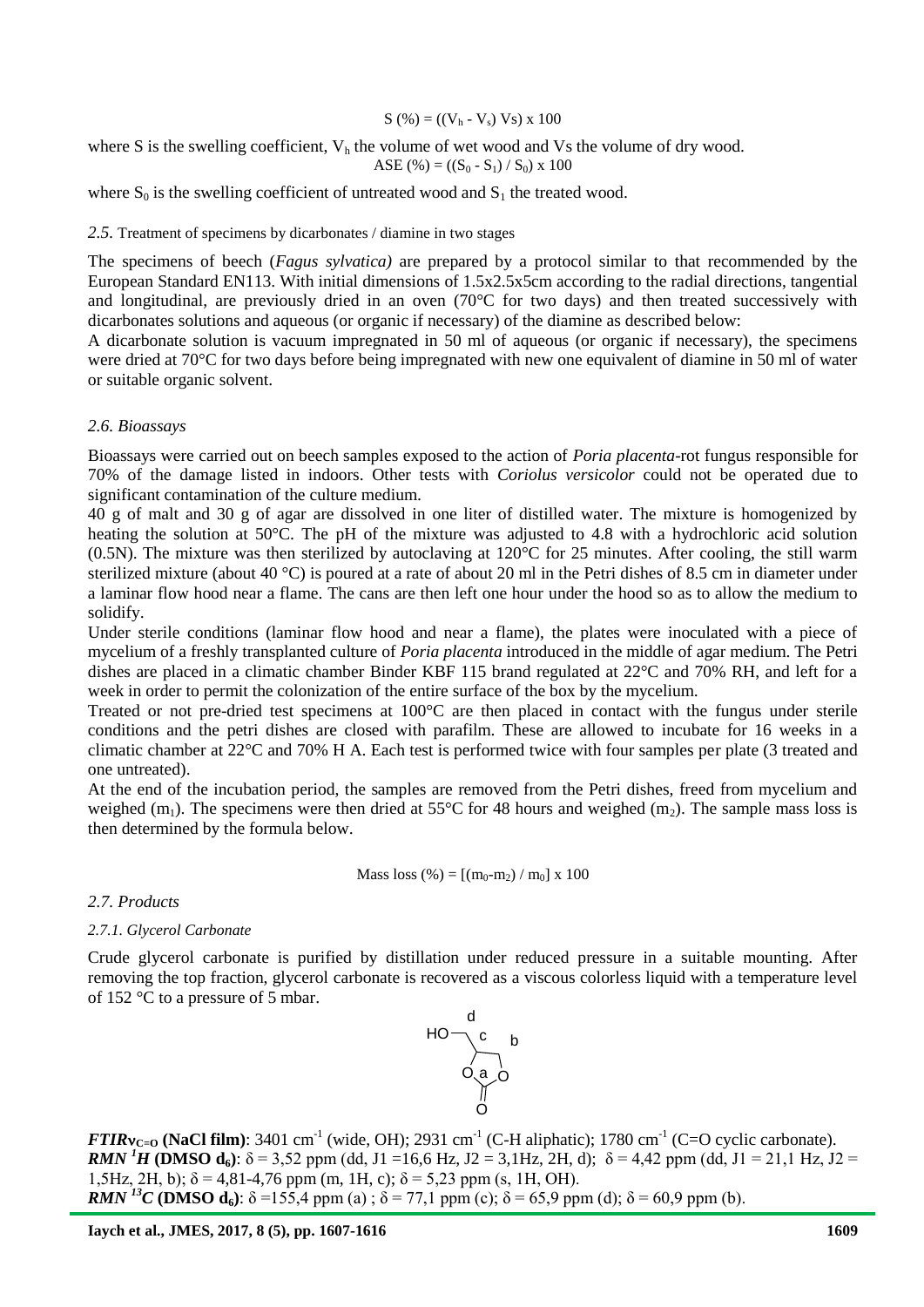*2.6.2. Glycérol*



 $\textbf{FTIRv}_{\text{C=0}}$  (NaCl film): 3403 cm<sup>-1</sup> (wide, OH); 2942 cm<sup>-1</sup> (C-H aliphatic). *RMN* <sup>*1*</sup>**H** (**DMSO d**<sub>6</sub>):  $\delta$  = 3, 27-3, 43 ppm (m, 5H, a,b,c);  $\delta$  = 4,41 ppm (s, 3H, OH). *RMN* <sup>*13*</sup>*C* (**DMSO d**<sub>6</sub>):  $\delta$  =70, 2 ppm (b);  $\delta$  = 62, 7 ppm (a, c).

#### *2.8.General procedure for esterification with diacid chlorides*

In a 100 ml two-necked reactor equipped with a condenser and an addition funnel were placed 2 equivalents (4 g, 33 mmol) of glycerol carbonate diluted in 10 ml of dichloromethane with 2 equivalents (33 mmol, 2 6 g) of pyridine or triethylamine. The mixture is cooled to 0°C using an ice bath. 1 equivalent of diacid chloride diluted in 10 ml of dichloromethane is added dropwise to the reaction mixture. After addition, the ice bath was removed and the mixture allowed warming to room temperature. After 4 h stirring at room temperature, the reaction mixture is poured into a separatory funnel and treated with water. The organic phase is separated, washed successively with a solution  $(2x50 \text{ ml})$  of hydrochloric acid  $(1M)$ , a chilled solution  $(2x50 \text{ ml})$  of sodium bicarbonate at 5%, then with water before being dried on magnesium sulfate. The solvent was evaporated in vacuo and the product obtained characterized by NMR and FTIR.

- Product **1**



 $FTIRv_{C=0}$ (NaCl film): 2967 cm<sup>-1</sup> (C-H aliphatic); 1781 cm<sup>-1</sup> (C=O cyclic carbonate); 1741 cm<sup>-1</sup> (C=O ester). *RMN* <sup>*1*</sup>*H* (*DMSO d6*): $\delta$  = 5,06 ppm (s, 1H, c);  $\delta$  = 4,35-4,57 ppm (m, 6H, b, d);  $\delta$  = 4,05-4,32 ppm (m, 2H, b); δ  $= 2.60 - 2.64$  ppm (m, 4H, f).

*RMN* <sup>13</sup>*C* (*DMSO d6*): δ = 172.0 ppm (e); δ = 155.1 ppm (a); δ = 74.4 ppm (c); δ = 66.4 ppm (d); δ = 63.7 ppm (b);  $\delta = 28.8$  ppm (f).

- Product **2** and **3**



 $FTIRv_{C=0}$ (NaCl film): 2977 cm<sup>-1</sup> (C-H aliphatic); 1801 cm<sup>-1</sup> (C=O cyclic carbonate); 1734 cm<sup>-1</sup> (C=O ester). *RMN* <sup>*1*</sup>*H* (*DMSO d6*): δ = 5,04 ppm (s, 1H, c); δ = 4,52-4,58 ppm (m, 6H, b, d); δ = 4,10-4,33 ppm (m, 2H, b);  $\delta$  = 2,52- 2,63 ppm (m, 4H, f);  $\delta$  = 1,53- 1,60 ppm (m, 4H, g);

*RMN* <sup>13</sup>*C* (*DMSO d6*): δ = 172,6 ppm (e); δ = 155,0 ppm (a); δ = 74,6 ppm (c); δ = 66,3 ppm (d); δ = 60,0 ppm (b);  $\delta = 33.2$  ppm (f),  $\delta = 23.0$  ppm (g).

#### **3. Results and Discussion**

#### *3.1. Direct polymerization of glycerol carbonate*

Two strategies involving in situ polymerization of glycerol carbonate in the wood after impregnation were considered: A first possibility relates to the formation of a polycarbonate in the timber resulting from selfcondensation reaction of glycerol carbonate on itself same may or may not be related to the wood. The second possibility concerns the polyglycerol training in the woods following a first decarboxylation reaction glycerol carbonate leading to glycidol capable of polymerizing into the wood to lead to the formation of polyglycerol.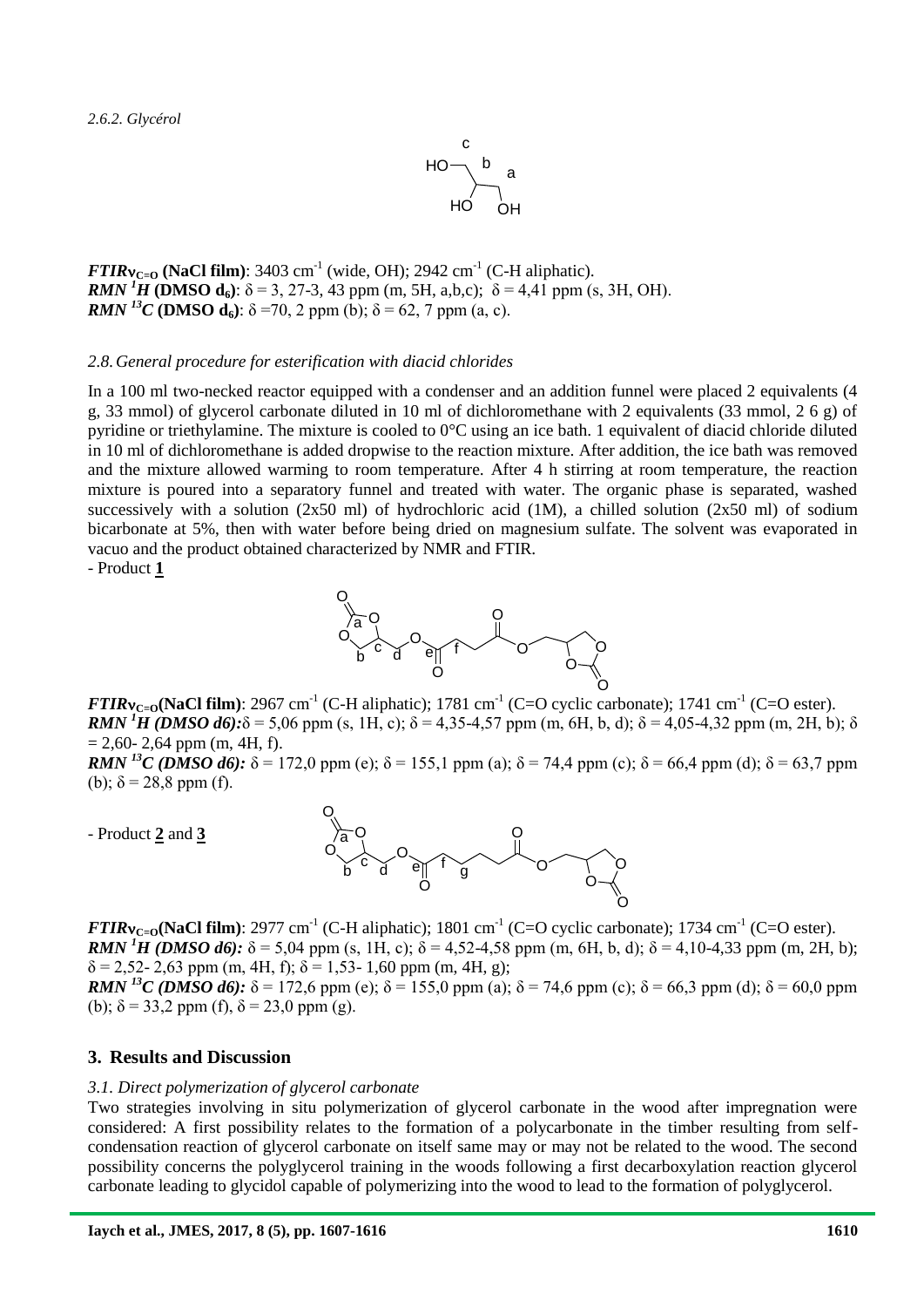The thermal stability of glycerol carbonate and its decarboxylation temperature and chemical reactivity have been studied. The analysis was carried out in air for a range of temperatures between 20 and 500°C with a temperature rise of  $5^{\circ}/\text{min}$  (Figure 1). died. The state of the state of the state of the state of the state of the state of the state of the state of the state of the state of the state of the state of the state of the state of the state of the state of the stat



The figure shows two curves:

- TG: thermogravimetric curve (weight loss)

- ATD: differential thermal curve

Thermogravimetric analysis indicated that the weight loss is relatively low up to about 200-220°C temperatures. It appears that the product is not decarboxylated below 220°C. Small weight losses observed below this temperature are due to the presence of water in the starting material. Beyond these temperatures, there is a rapid increase in the weight loss that is almost complete at 300°C. The differential analysis indicates an exotherm to 270°C corresponding to the product of the decarboxylation to give glycidol which vaporizes quickly leading to a substantially complete mass loss.

Following these results, it appears that the channel B involving polyglycerol in situ formation in wood by the decarboxylation of glycerol carbonate requires too high a temperature to consider the formation of a woodpolymer composite directly without degrading the constituents of wood. The latter is known to begin to deteriorate in a temperature range between 200 and 300°C [16].

The other possibility to polymerize glycerol carbonate is to consider the formation of a polycarbonate. This polycondensation reaction involves the opening of the carbonate ring with a hydroxyl group which may belong to the carbonate of glycerol or from another molecule. Moreover, this different sites glycerol carbonate electrophiles capable of reacting with nucleophiles [17,18, 19] as the hydroxyl groups present on the polymers constituting the timber such as cellulose, hemicellulose or lignin.

The various tests carried out have shown that alcohols hardly reacted with glycerol carbonate at temperatures below 140°C. Higher temperatures lead to its glycerol hydrolysis. The formation of the latter results from the presence of water in the starting material, the quantity was estimated at 2.5% following steps using a thermobalance. Water would be capable of hydrolyzing glycerol carbonate resulting in the formation of carboxylic acids which spontaneously decarboxylate to give glycerol (Figure 2).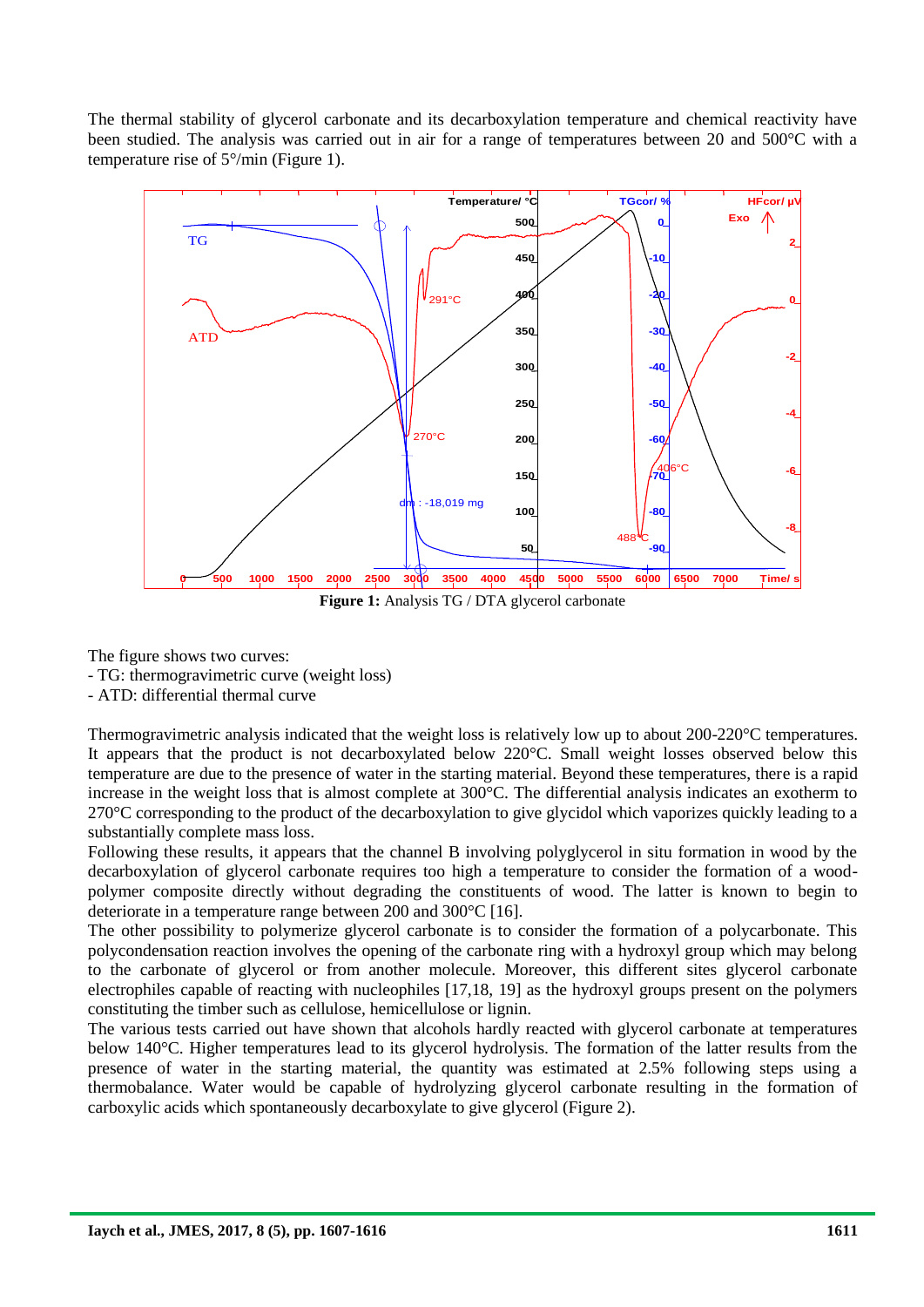

**Figure 2:** Hydrolysis of glycerol Training

Given the difficulties encountered in situ polymerizing glycerol carbonate directly into the wood, we turned to a different approach with the use of polyurethanes.

#### *3.2. Using polyurethane*

The high reactivity of the cyclic comparing to carbonate functional primary amines, led us to consider the formation dicarbonates for the synthesis of polyurethanes. The use of one equivalent of glycerol carbonate with 0.5 equivalent of the diacid chloride as connecting link leads to the expected dicarbonates with good yields. The results obtained are reported in Table 1.

**Table 1:** Synthesis of dicarbonates from glycerol carbonate (1eq) and the diacid chloride (0.5eq).

|                         | OН<br>$\ddot{}$                                   |                                            |              |
|-------------------------|---------------------------------------------------|--------------------------------------------|--------------|
| Product                 | <b>Operating Conditions</b>                       | $\mathbb{R}$                               | Yield $(\%)$ |
|                         | triéthylamine (1 éq), $CH_2Cl_2$ , 4 h, 25°C      | $-CH_2-CH_2-$                              | 54           |
| $\overline{2}$          | triéthylamine (1 éq), $CH_2Cl_2$ , 4 h, 25°C      | $-CH_2$ - $CH_2$ ) <sub>2</sub> - $CH_2$ - | 77           |
| $\overline{\mathbf{3}}$ | pyridine (1 éq), $CH_2Cl_2$ , 4 h, $25^{\circ}$ C | $-CH_2$ - $CH_2$ ) <sub>2</sub> - $CH_2$ - | 67           |

In view of these results, the dicarbonates formation using a diacid chloride and glycerol carbonate appears as a simple and easy to implement. In addition, it enables full control of the final product structure, which can be a significant advantage when implementing subsequent polycondensation reactions. We then studied the formation of polyurethanes from dicarbonate **2** by reacting the latter with diamines (Figure 3).

![](_page_5_Figure_8.jpeg)

**Figure 3:** Formation of polyurethane

Table 2 shows the results obtained using different operating conditions, the progress of the reaction is characterized by IR spectroscopy we always based on the signals at  $1780 \text{ cm}^{-1}$ , characteristic of the carbonyl of the cyclic carbonate and 1704 cm<sup>-1</sup> characteristic carbamate.

The IR analysis performed indicates the disappearance of the characteristic band of the carbonyl of the cyclic carbonate ground to 1780 cm<sup>-1</sup> and the appearance of a new band at around 1704 cm<sup>-1</sup> characteristic of the formation of carbamates links polyurethane. <sup>1</sup>H NMR analysis of the different reaction products shown in all cases disappearance of the characteristic signal pattern of the cyclic carbonate.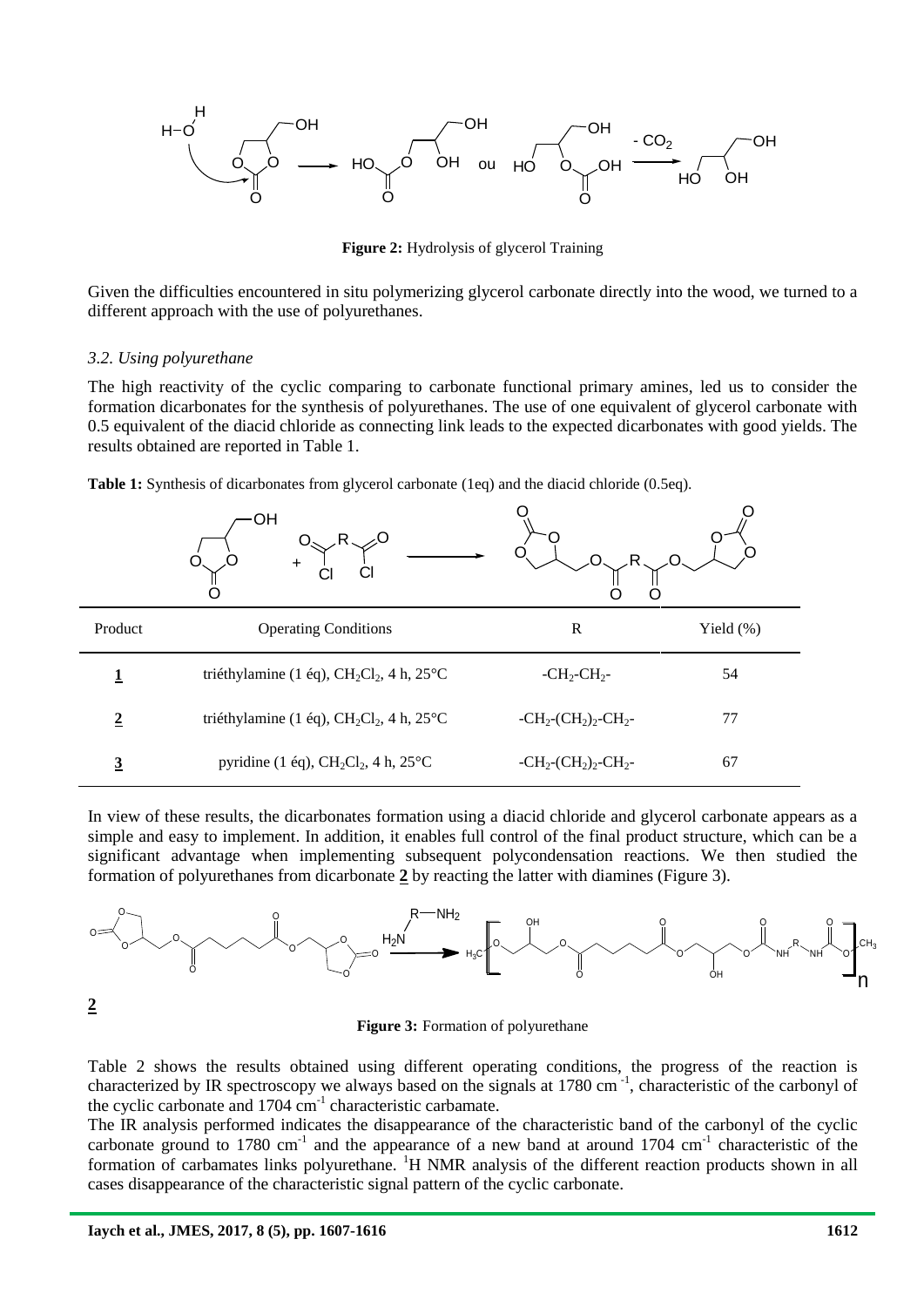**Table 2:** Reactivity dicarbonate 2 (1eq) with various diamines (1eq)

| <b>Reaction Conditions</b>                           | $V_{C=0}$ à 1780 cm <sup>-1</sup> | $V_{C=0}$ à 1704 cm <sup>-1</sup> |
|------------------------------------------------------|-----------------------------------|-----------------------------------|
| Ethylènediamine, 10 ml $CH_2Cl_2$ , 60 $°C$ , 1 h    | Disappearance                     | Appearance                        |
| Butylènediamine, 10 ml $CH_2Cl_2$ , 60 $°C$ , 1 h    | Disappearance                     | Appearance                        |
| Hexanediamine, 10 ml $CH_2Cl_2$ , 60 $°C$ , 1 h      | Disappearance                     | Appearance                        |
| Diéthylènetriamine, 10 ml $CH_2Cl_2$ , 60 $°C$ , 1 h | Disappearance                     | Appearance                        |

Various diamines such as ethylenediamine, butylenediamine, hexanediamine, lysine monohydrate, a triamine: tetramine and diethylenetriamine: tris (2-aminoethyl) amine were considered to form the polyurethane. The major difference between these different amines regards their solubility in water or not.

The progress of the reaction characterized by IR spectroscopy are always based on the signals at  $1780 \text{ cm}^{-1}$ , characteristic carbonyl of cyclic carbonate and 1704 cm<sup>-1</sup> characteristic of carbamate. The efficiency of the reaction was assessed by NMR spectroscopy and by size exclusion chromatography SEC (Figure 4).

![](_page_6_Figure_4.jpeg)

**Figure 4:** polyurethane size exclusion chromatogram obtained with butylenediamine

Treatments were used to treat wood in two steps involving first impregnation dicarbonate in acetone, followed by a second with the diamine dissolved in dichloromethane or in water depending on its solubility. The effect of treatment on the wood was evaluated with and without leaching by measuring its dimensional stability and comparing to sustainability *Poria placenta*. The results obtained are reported in Table 3.

According to the impregnation solutions used, the mass gains are around 30% dicarbonate system / hexanediamine and 35% for dicarbonate system / diethylenetriamine. This difference is explained by the solubility dicarbonate and nature of the solvent used to impregnate it into the woods. Dicarbonate **2** insoluble in water is impregnated in acetone does not allow such a significant penetration into the cell walls. The effect on the dimensional stability is less of it is marked. Again, it is observed after leaching decreased more or less significant weight gain as a function of the nature of the solvent and leaching method used. However, it is noted that an important part of the product remains in the impregnated wood, the resulting polyurethane formation which has improved resistance to leaching. The results obtained with the leaching to water, especially those made with cold water are very encouraging as they show that the polyurethane is only weakly leached under conditions of outdoor uses.The polymerization of the product in the wood has also been studied by IR analysis of samples after treatment (Figure 5).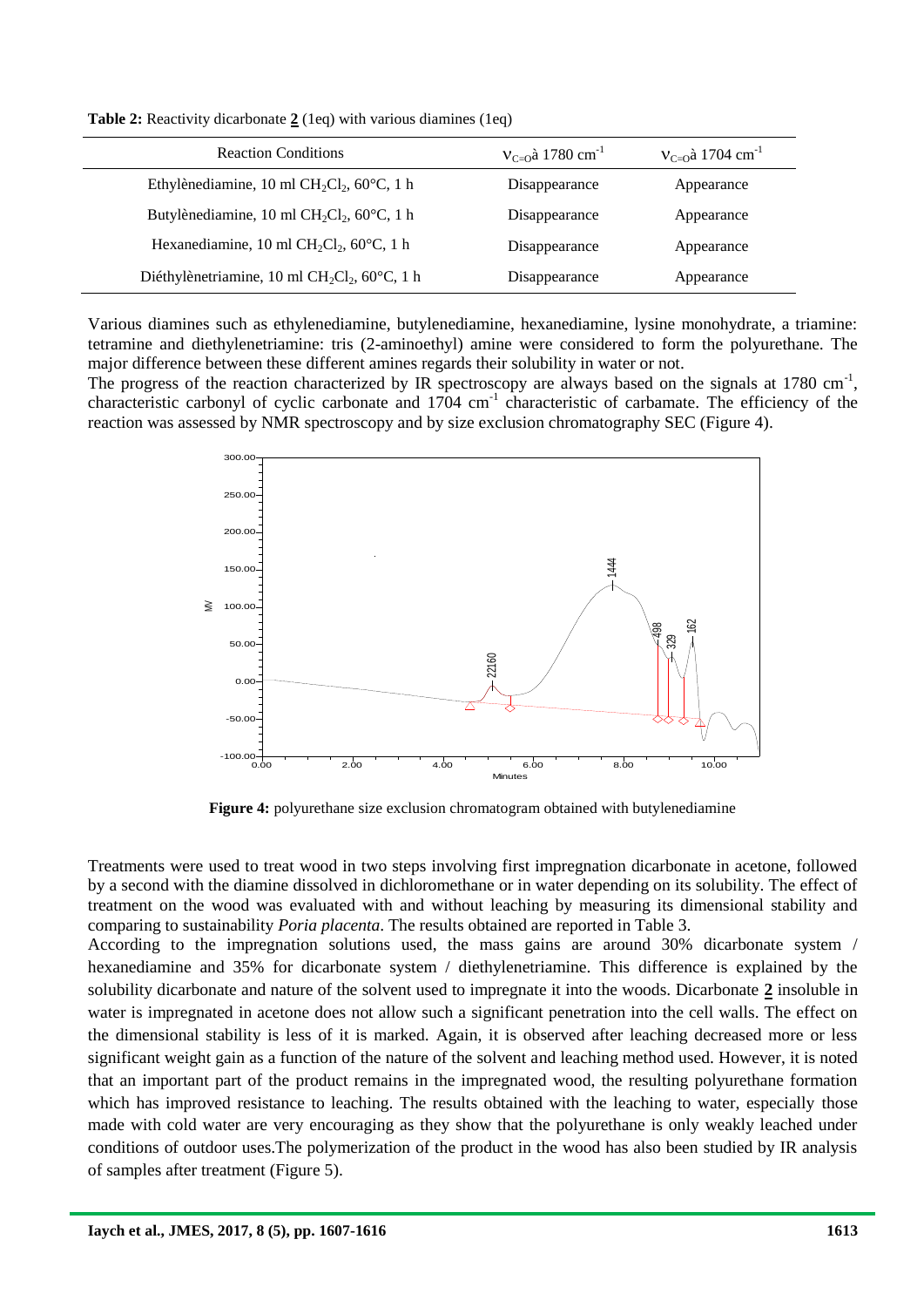| Treatment    | Impregnating solution                                                                                                   | Leaching             |                        | Before leaching    |                        | After leaching |                           |
|--------------|-------------------------------------------------------------------------------------------------------------------------|----------------------|------------------------|--------------------|------------------------|----------------|---------------------------|
|              |                                                                                                                         |                      | Weight<br>gain<br>(% ) | <b>ASE</b><br>(% ) | Weight<br>gain<br>(% ) | ASE<br>(% )    | Leached<br>$product(\% )$ |
| A            | Dicarbonate $2(10 \text{ g})$ in<br>acetone (50 mL), and<br>hexanediamine $(3.35 \text{ g})$ in<br>$CH2Cl2$ (50 ml)     | Water <sup>a</sup>   | 28,6                   | 18,6               | 9,7                    | 4,8            | 65,8                      |
|              |                                                                                                                         | Acétone <sup>b</sup> | 28,5                   | 17,8               | 13,2                   | 5,5            | 53,6                      |
|              |                                                                                                                         | $CH_2Cl_2^c$         | 29,6                   | 23,5               | 20,5                   | 20,6           | 30,8                      |
|              |                                                                                                                         | Water <sup>d</sup>   | 31,8                   | 22,3               | 25,8                   | 18,2           | 18,9                      |
| $\, {\bf B}$ | Dicarbonate $2(10,5 \text{ g})$ in<br>acetone $(50 \text{ ml})$ ,<br>anddiéthylènetriamine (3,12 g)<br>in water (50 ml) | Water <sup>a</sup>   | 30,6                   | 27,4               | 18,2                   | 9,3            | 40,6                      |
|              |                                                                                                                         | Acétone <sup>b</sup> | 34,4                   | 28,8               | 24,6                   | 11,5           | 28,5                      |
|              |                                                                                                                         | $CH_2Cl_2^c$         | 36,6                   | 33,2               | 32,1                   | 31,7           | 12,3                      |
|              |                                                                                                                         | Water <sup>d</sup>   | 35,2                   | 30,1               | 28,7                   | 25,2           | 18,4                      |

**Table 3:** Impregnation tests with dicarbonate **2** and various diamines

(a) Soxhlet leaching to water for 6 h, average of 6 samples

(b) Leaching soxhlet with acetone for 6 h, average of 6 samples

(c) Soxhlet leaching, dichloromethane for 6 h, average of 6 samples

(d) Leaching in cold water with water change after1 h, 2 h, 4 h, 12 h, average of 6 samples

![](_page_7_Figure_6.jpeg)

![](_page_7_Figure_7.jpeg)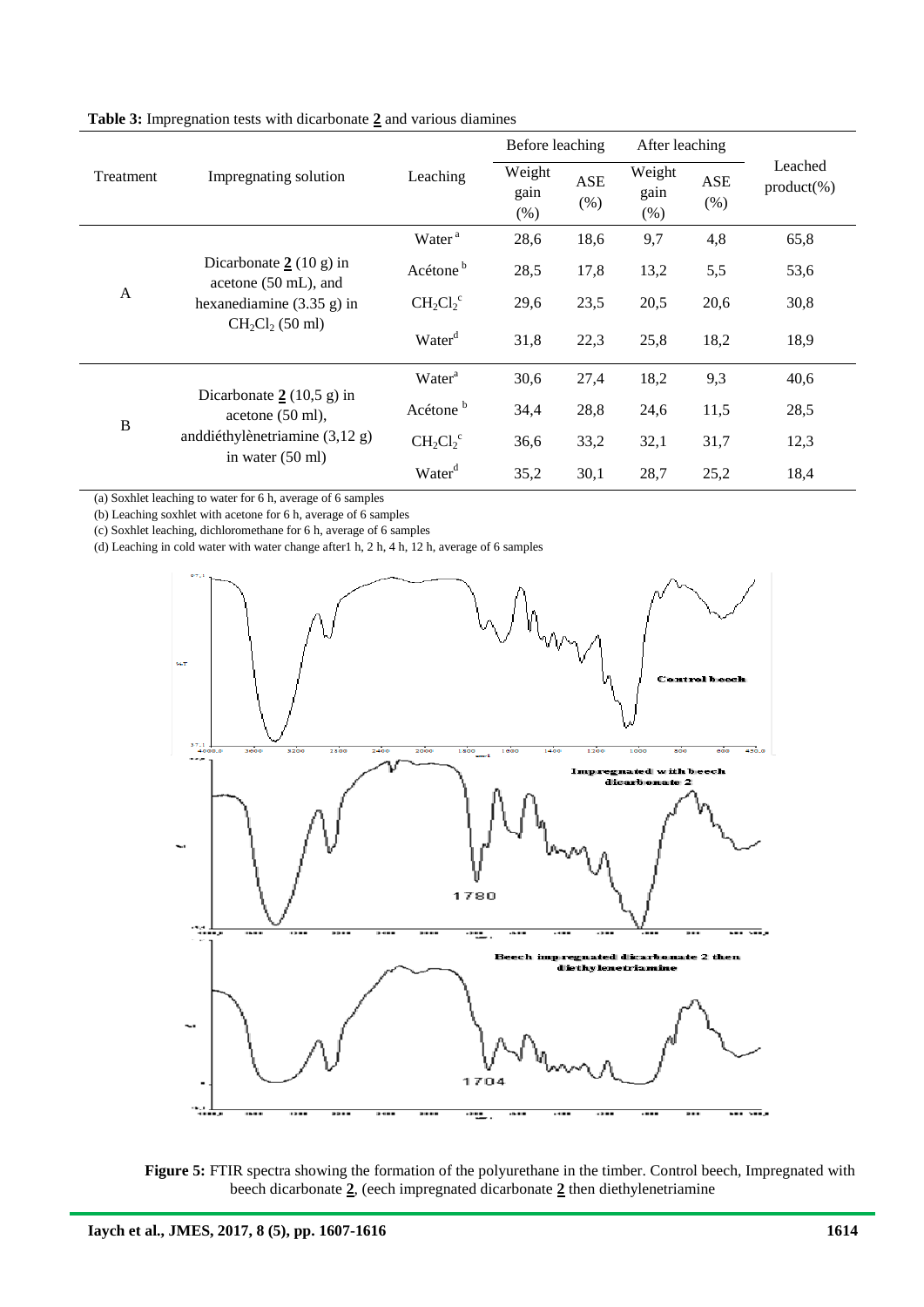FTIR spectra of the sawdust, obtained after grinding of the samples impregnated successively dicarbonate **2** and diethylenetriamine confirm the formation of the polyurethane. The disappearance of the band at 1780 cm<sup>-1</sup>, characteristic carbonyl functions cyclic carbonates in favor of bands to  $1704 \text{ cm}^{-1}$  characteristic of the formation of carbamate unambiguously indicates the formation of polyurethane in the wood.

The effect of treatment on the durability of the wood was evaluated with *Poria placenta*. The results are shown in Figure 6 and Table 4. The appearance of the specimens at the end of 16 weeks of exposure *Poria placenta* clearly indicates a protective effect of treatment carried out with the dicarbonate**2** and the diamine. Indeed, while the control samples are completely covered by the mycelium, the treated samples have practically not been colonized by the fungus.

![](_page_8_Picture_2.jpeg)

| Test specimens treated | Eprouvettesimprégnées |
|------------------------|-----------------------|
| without leaching       | with leaching         |

**Figure 6:** Aspect specimens treated or not by the polyurethane obtained after impregnation dicarbonate 2 and diethylenetriamine after 16 weeks of exposure to *Poria placenta*

| Impregnating solution                                                                                    | Test tube            | $m_0(g)$ | $m_1(g)$ | Weight $loss$ %) |
|----------------------------------------------------------------------------------------------------------|----------------------|----------|----------|------------------|
| Dicarbonate $2(10 \text{ g})$ in acetone (50 mL), then                                                   | witness              | 1,16     | 0,95     | 18,14            |
| hexanediamine (3.35 g) in $CH2Cl2$ (50 ml) without<br>leaching                                           | treated <sup>c</sup> | 1,18     | 1,14     | $3,11 \pm 0,30$  |
| Dicarbonate $2(10 \text{ g})$ in acetone (50 mL), then                                                   | witness              | 1,11     | 0,88     | 20,83            |
| hexanediamine $(3.35 \text{ g})$ in CH <sub>2</sub> Cl <sub>2</sub> (50 ml)<br>withleaching <sup>a</sup> | treated <sup>c</sup> | 1,07     | 1,04     | $3.15 \pm 0.18$  |
| Dicarbonate $2(10 \text{ g})$ in acetone (50 mL), then                                                   | witness              | 1,13     | 0,89     | 21,23            |
| hexanediamine $(3.35 \text{ g})$ in CH <sub>2</sub> Cl <sub>2</sub> (50 ml)<br>withleaching <sup>b</sup> | treated <sup>c</sup> | 1,09     | 1,05     | $3,72 \pm 0,55$  |
| Dicarbonate $2(10.5 \text{ g})$ in acetone (50 ml) and                                                   | witness              | 1,13     | 0,87     | 22,92            |
| then diethylenetriamine $(3.12 \text{ g})$ in water $(50 \text{ ml})$<br>without leaching                | traitée <sup>c</sup> | 1,35     | 1,32     | $2.06 \pm 0.36$  |
| Dicarbonate $2(10.5 \text{ g})$ in acetone (50 ml) and then                                              | witness              | 1,15     | 0,79     | 30,86            |
| diethylenetriamine $(3.12 \text{ g})$ in water $(50 \text{ ml})$<br>withleaching <sup>b</sup>            | treated <sup>c</sup> | 1,33     | 1,30     | $2,26 \pm 0.03$  |
| <b>Contract Contract Contract Contract</b><br>11.1.                                                      |                      |          |          |                  |

**Table 4:** Mass losses of treated samples with dicarbonate **2** and various diamines

washed with acetone soxhlet during 6 h

 $<sup>b</sup>$ washed with water soxhlet during 6 h</sup>

<sup>c</sup>average over 3 samples

The results show that the modified samples exhibit improved resistance to fungal degradation. Indeed, the treated specimens leached or not, have very low mass loss compared to control samples that are highly degraded. Visual observation of the test specimens in the end also indicates that the mycelium does not develop or very little on the treated specimens.